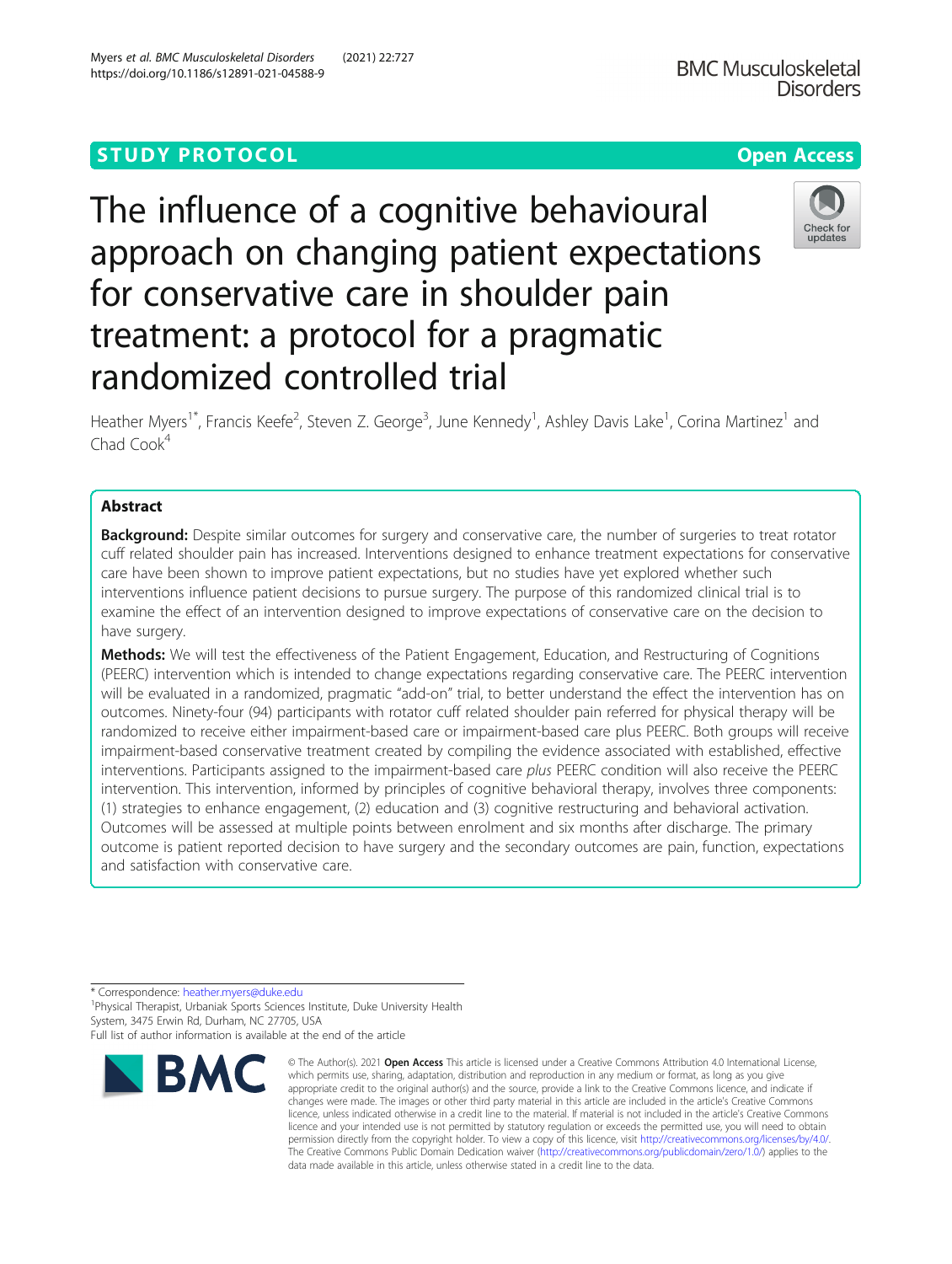Discussion: Rotator cuff related shoulder pain is highly prevalent, and because conservative and surgical treatments have similar outcomes, an intervention that changes expectations about conservative care could alter patient reports of their decision to have surgery and ultimately could lead to lower healthcare costs and decreased risk of surgical complications.

Trial registration: This study is registered as NCT03353272 at ClincialTrials.gov.

Keywords: Rotator Cuff, Shoulder, Cognitive Behavioral Therapy, Expectations

## Background

In comparative trials involving rotator cuff related shoulder pain (RCRSP), conservative interventions have yielded comparable outcomes with surgery  $[1-4]$  $[1-4]$  $[1-4]$  $[1-4]$ . However, despite the greater risks of harms, higher costs, and a high percentage of re-tears associated with a surgical approach, the number of shoulder surgeries for all forms of RCRSP pain continues to escalate [[5](#page-9-0)–[7\]](#page-9-0). In patients with RCRSP, pre-treatment expectations of the success of surgical and/or conservative approaches have demonstrated strong relationships with post-treatment outcomes  $[8-10]$  $[8-10]$  $[8-10]$  $[8-10]$  $[8-10]$ . The shoulder is not unique in these associations as patient expectations are known to influence treatment outcomes for cervical, low back and lower extremity disorders as well [[11](#page-9-0)–[14](#page-9-0)].

Patient expectations are beliefs or attitudes that include pre-treatment thoughts and beliefs regarding the need for specific treatment methods and the timing and intensity of these methods. Brief interventions designed to alter and enhance treatment expectations for conservative treatment appear to result in slight improvements in expectations [\[15](#page-9-0), [16\]](#page-9-0), but not outcomes. The few interventions that have been tested have methodological problems including the failure to attend to issues of treatment fidelity and reliance on overly simplistic methods for altering expectations such as a patient handout or a one-time educational program [\[15](#page-9-0), [16](#page-9-0)].

To date, no studies have explored whether a cognitivebehavioral intervention can influence patient reports of their decision to pursue surgery. We posit that previous approaches to change patient expectations have had only modest effects because they do not include theory-based treatment techniques known to influence patient beliefs. Our study purpose is to test an innovative intervention to alter expectations about conservative care that is informed by principles of cognitive-behavioral theory: Patient Engagement, Education, and Restructuring of Cognitions (PEERC). The cognitive-behavioral therapy (CBT) treatment techniques that form the core of our PEERC intervention are patient-centered and are designed not only to alter expectations but also decisions to pursue surgical treatment.

## Primary and Secondary Objectives

The purpose of this randomized clinical trial is to examine the effect of PEERC, an intervention designed to improve expectations of conservative care, on the patient reports of their decision to have versus not have surgery (primary outcome). Our secondary aim is to evaluate the impact of PEERC on pain, function, expectations and satisfaction with conservative care (secondary).

#### Trial Design

The study design is a randomized, pragmatic, "addon" clinical trial. Pragmatic trials optimize normal everyday care processes and are designed to show the 'real-world' effectiveness of an intervention in broad patient groups. The PRagmatic-Explanatory Continuum Indicator Summary 2 (PRECIS-2) is a tool to gauge if the study design matches the intended purpose by rating nine domains on a continuum from very explanatory (ideal conditions) to very pragmatic (usual care conditions)  $(ICC > 0.67)$ [[17](#page-9-0), [18\]](#page-9-0). Fig. [1](#page-2-0) illustrates the continuum for the PEERC trial based on input from the study team. Add-on trials are appropriate when an experimental intervention is tested on participants with a condition in which an established, effective treatment is present. In "add-on" trials, all participants (in both conditions) receive an established, effective treatment. Add-on designs are especially useful for testing of experimental interventions with mechanisms of action different from that of the established, effective treatment [[19](#page-9-0)]. Add-on trials allow the investigators to better understand the isolated 'effect' of the "add-on" intervention [[20](#page-9-0)]. In this study, the PEERC intervention will be the "add-on" component to the established impairment-based physical therapy treatment. Planning for this study was initiated in 2017 and continues with enrolment. This study protocol is described using both the SPIRIT [\[21,](#page-9-0) [22](#page-9-0)] guideline for the minimum content of a clinical trial protocol and the CONSORT Statement and Checklist [[21](#page-9-0)] for reporting in clinical trials to facilitate complete reporting. The TIDieR [[22](#page-9-0)] guidelines were followed when describing the study interventions. Figure [2](#page-2-0) illustrates the flow of enrolment, allocation, and follow up. The trial is registered on Clinical-Trials.gov: NCT03353272.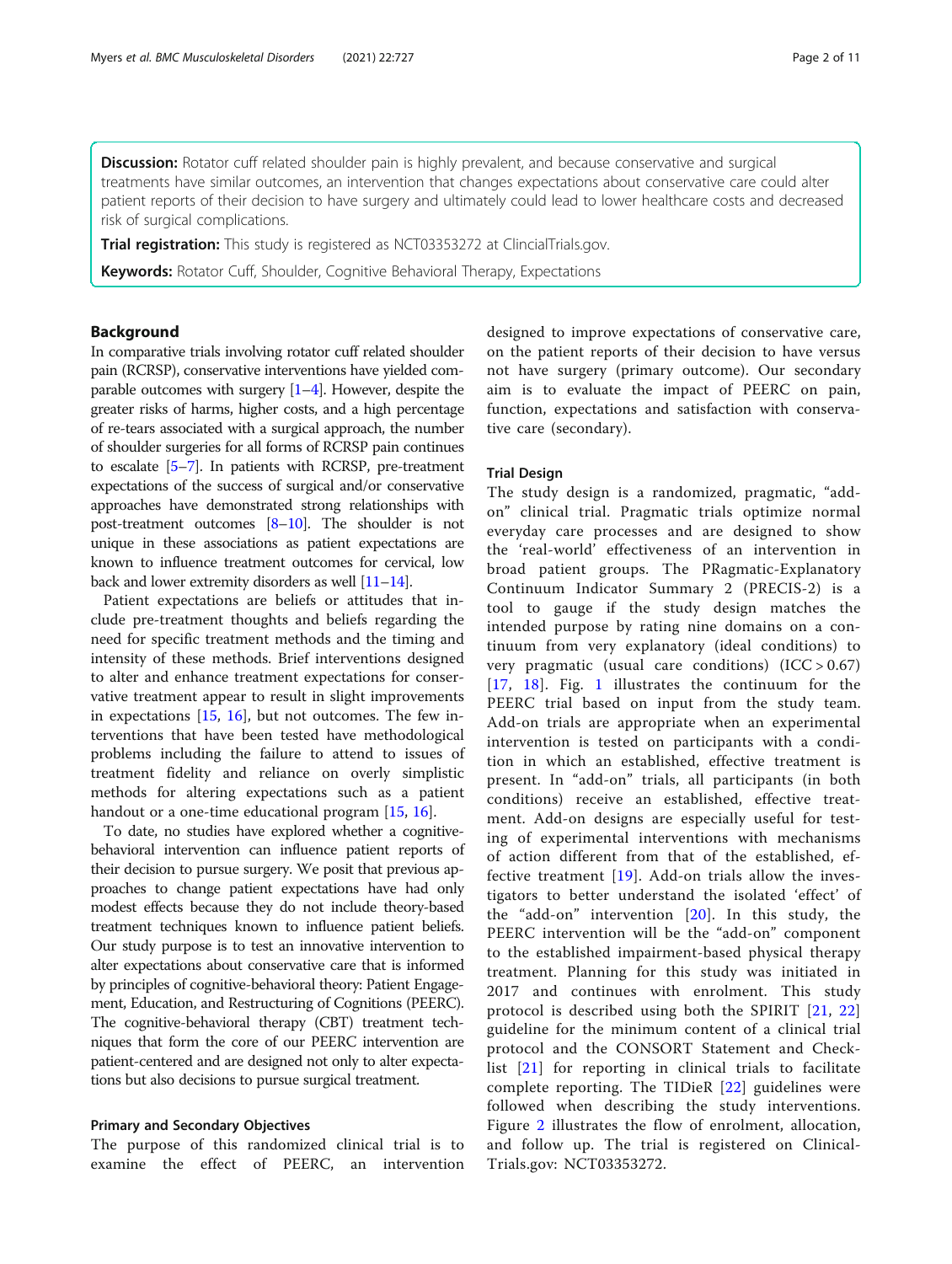<span id="page-2-0"></span>

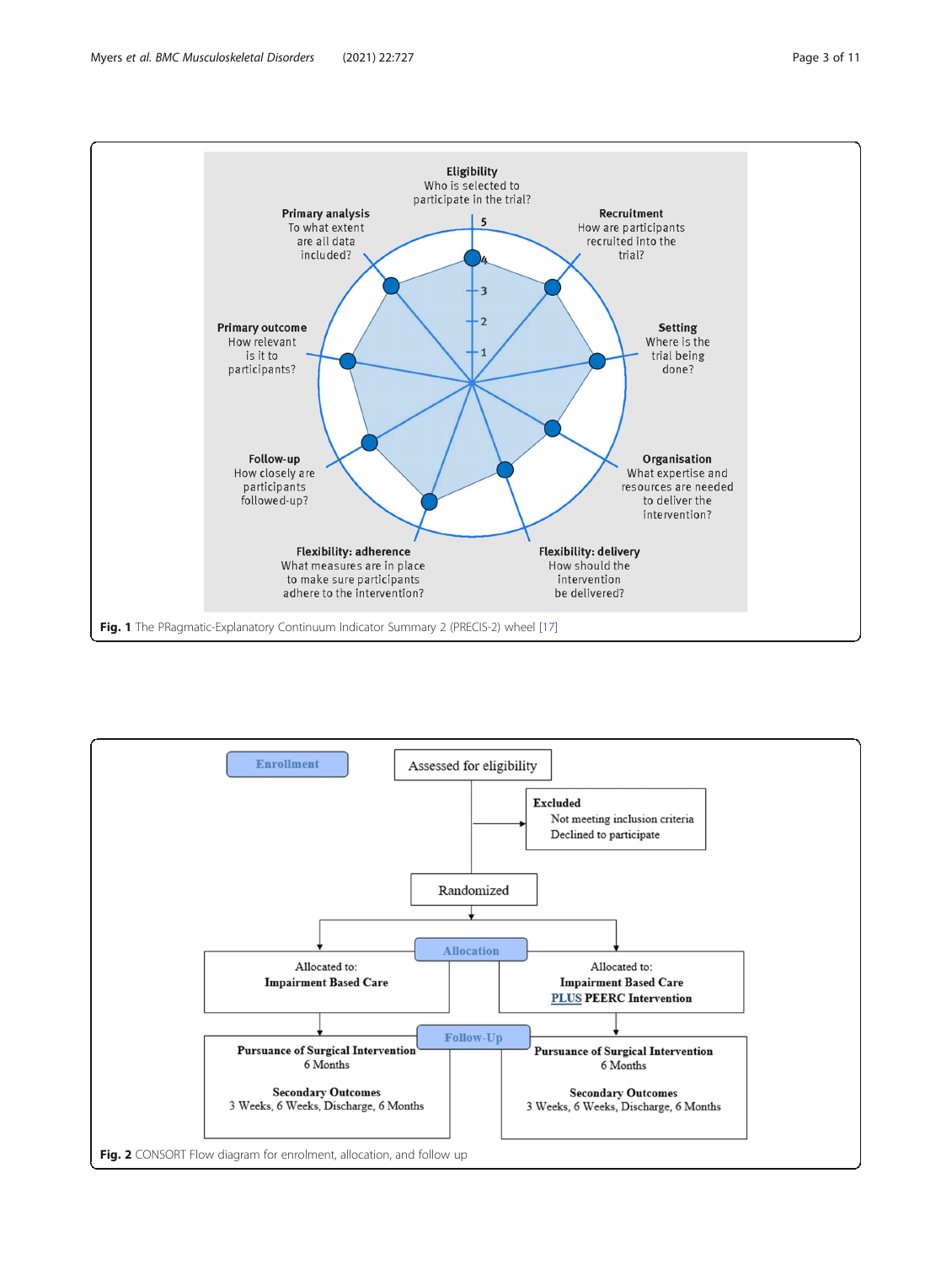## Methods

## Recruitment and Consent

Consecutive patients with RCRSP referred by primary care physicians, orthopaedic surgeons, and physician assistants for physical therapy are recruited for the trial. RCRSP diagnoses include conditions such as subacromial pain (impingement) syndrome, rotator cuff tendinopathy, and symptomatic partial and full thickness rotator cuff tears. The informed consent process is performed by institutionally-trained research personnel. Study activities are not initiated until after the patient provides written consent.

## **Setting**

All patients are treated at Duke Sports Physical Therapy at the James R. Urbaniak, MD Sports Sciences Institute at Duke University located in Durham, North Carolina, United States. This clinic employs over 30 physical therapists, the majority having advanced specialization in musculoskeletal-based disorders and experience participating in clinical trials. Several physicians, both primary care physicians and orthopaedic surgeons, from the James R. Urbaniak, MD, Sports Sciences Institute, who specialize in management of shoulder conditions, refer patients directly to this hospital-based outpatient physical therapy clinic.

## Inclusion and Exclusion Criteria

Inclusion criteria for this protocol include: ages 18 to 70; a mobile or land-line telephone; the ability to read, write, and speak English; and an RCRSP diagnosis inclusive of both acute and chronic cases for which the date of onset will be recorded. We exclude patients who have received, or are scheduled for, a surgical intervention for their shoulder condition, demonstrate any evidence of cervicogenic pain and/or radiculopathy from cervical origin, or who demonstrate symptoms consistent with thoracic outlet syndrome; all of which will be identified during the clinical examinations by the attending physician and physical therapist. We also exclude individuals who are undergoing treatment for a serious psychological disorder (e.g., severe depression, psychosis).

#### Randomization and Blinding

Consented participants are randomized to receive either the (1) impairment based care group or (2) impairment based care plus PEERC group (Fig. [2\)](#page-2-0). Consecutively numbered, sealed, opaque envelopes containing group allocation were prepared by a researcher with no other involvement in the study. Condition allocation involves randomization within random permuted blocks using the random number function in Excel and is stratified according to treating therapist so that all physical therapists will deliver approximately equal numbers of patients in both conditions to control for therapist variation. Participants are blinded to study purpose of improving expectations of conservative care and decisions to pursue surgery. Rather than employ deceit, it is communicated that the investigators wish to improve the patient experience through additional education and interaction.

#### Interventions

Both groups receive a dedicated impairment-based, physical therapy approach that is performed in the same clinic.

Impairment-based care- The impairment based care is pragmatic, but involves an established, three step phased approach supported by Kuhn  $[23]$ , Garrison  $[24]$  $[24]$ , and Stevenson [\[25](#page-9-0)]. The three phases include an inflammatory phase, a subacute/early strengthening phase, and an advanced strengthening phase. Patients move from one phase to another based on report of pain and mastery of the activities within the current phase. The home exercise program of the phased approach will be standardized but the dosage of the clinical interventions will be specific to the examination findings. The phased approach allows patient-centred care that is unique to the needs of the patient and his/her progress, but reduces the variability of care that is common in physical therapy settings. Table [1](#page-4-0) outlines the staging criteria, goals, and sample exercises of the three phases used in this protocol. Subsequent visit frequency and duration is determined pragmatically by the evaluating physical therapist and may be adjusted in response to progress toward goals. This evaluating therapist is considered the primary therapist, with a secondary physical therapist providing care in the event that the primary therapist is unavailable. No participant is treated by more than two different therapists over the course of his or her care. Participants who have received a corticosteroid injection for rotator cuff related shoulder pain will not be excluded, nor will subsequent concomitant use of injection be cause for withdrawal from the study. Corticosteroid injections, along with the date of the injection, will be recorded in the participant's study record and in the study database. Oral NSAIDS will also be permitted at the patient's discretion. In the absence of extenuating circumstances, patients are discharged from care when all goals (see Table [1](#page-4-0)) of each treatment phase are met.

PEERC Intervention- All patients in this condition receive the care outlined above for the impairment-based care condition. In addition, they receive a telephonebased intervention (PEERC), designed by the authors, to challenge and change underlying thoughts, beliefs, and attitudes related to treatment expectations regarding conservative care. PEERC, based on cognitivebehavioural principles, is delivered by one of two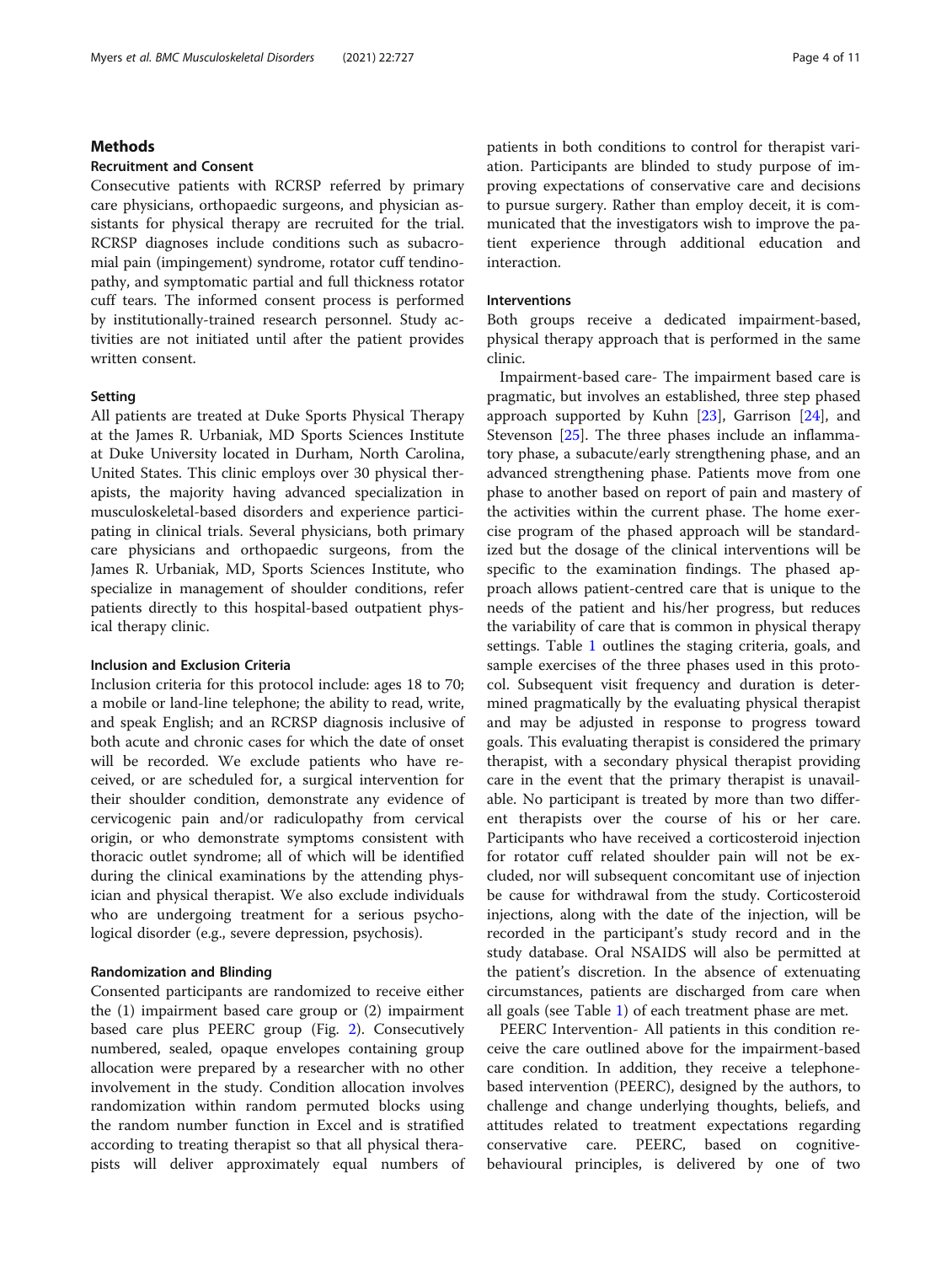## <span id="page-4-0"></span>Table 1 Phased Criteria for Progression of Therapeutic Exercise

| Phase I: Weeks 0-2<br>No activities that cause pain $> 3/10$ .                                                                                                                                                        | Goal: Decrease inflammation and pain<br>Goal: Improve glenohumeral and<br>scapulothoracic ROM<br>Goal: Address soft tissue restriction as it<br>relates to postural positioning (i.e. Pectoralis<br>Minor and Posterior Capsule)<br>Goal: Improve scapular neuromuscular<br>control                                                          | Sample activities may include: PROM and/or AAROM<br>activities to address range of motion deficits; Pectoralis<br>Minor stretch on foam roll, cross body adduction stretch,<br>thoracic mobilization on foam roll, postural corrective<br>exercises, scapular setting with ROM activities in supine and<br>progressing to standing; resisted scapular retraction;<br>resisted scapular depression; resisted serratus anterior<br>activities<br>Criteria to progress to Phase II:<br>- Demonstration of proper postural alignment with scapular<br>setting - minimal upper trap activation, no scapular<br>winging, or, if winging is present it must be<br>asymptomatic with negative retraction and assistance<br>tests<br>- Able to achieve full pain free passive flexion in supine.<br>- 80 % active flexion against gravity<br>- worst pain 5/10 or less during normal ADLs |
|-----------------------------------------------------------------------------------------------------------------------------------------------------------------------------------------------------------------------|----------------------------------------------------------------------------------------------------------------------------------------------------------------------------------------------------------------------------------------------------------------------------------------------------------------------------------------------|----------------------------------------------------------------------------------------------------------------------------------------------------------------------------------------------------------------------------------------------------------------------------------------------------------------------------------------------------------------------------------------------------------------------------------------------------------------------------------------------------------------------------------------------------------------------------------------------------------------------------------------------------------------------------------------------------------------------------------------------------------------------------------------------------------------------------------------------------------------------------------|
| Phase II: Weeks 3-5<br>Progress from AAROM to AROM in<br>progressively gravity dependent<br>positions.<br>Closed chain exercises, resistance<br>exercises below 90 degrees elevation,<br>and stabilization exercises. | <b>Goal:</b> full pain free AROM in all planes with<br>good mechanics<br>Goal: Increase strength/motor control of<br>scapular and rotator cuff muscles for active<br>use of arm                                                                                                                                                              | Sample activities may include: 90/90 Pectoralis Minor<br>stretch, sleeper stretch, AROM activities with focus on<br>proper movement pattern; prone mid trap and lower trap<br>strengthening; resisted periscapular strengthening; resisted<br>rotator cuff strengthening below shoulder height; closed<br>chain stabilization activities with progressive weight<br>bearing as long as scapula is stable and not winging under<br>load.<br>Criteria to progress to Phase III:<br>- full pain free AROM shoulder flexion with symmetric<br>mechanics and no or asymptomatic scapular dyskinesia<br>- 5/5 MMT of scapular and rotator cuff musculature or<br>within 10% of uninvolved upper extremity as measured<br>with HHD                                                                                                                                                      |
| Phase III: Weeks 6-8<br>Education to perform functional<br>exercises maintaining postural<br>awareness and scapular stabilization.<br>Advance rotator cuff and scapular<br>strengthening exercises.                   | Goal: Normalize rotator cuff and scapular<br>strengthening; restore pattern-generated<br>movements<br>Goal: maintenance of posture and alignment<br>to become subconscious<br>Goal: Integrate kinetic chain activities<br>pertinent to sport/work demands<br><b>Goal:</b> Return to normal function with ADLs<br>and recreational activities | <b>Sample activities may include:</b> strengthening and<br>stabilization activities above 90 degrees; diagonal patterns;<br>dynamic activities to improve performance during<br>functional and/or athletic tasks; core, balance, and<br>endurance activities needed for work/sport<br>Criteria for discharge:<br>- Maintain full and pain-free AROM in all planes in seated<br>or standing position with good mechanics (no or asymp-<br>tomatic scapular dyskinesia)<br>- Demonstration of 5/5 MMT or 10% margin as measured<br>with HHD for shoulder flexion, abduction, rotator cuff,<br>scapular stabilizing muscles<br>- MCIDDIC of outcome measures will demonstrate<br>significant change in function<br>- Patient demonstrates independence with home exercise<br>program and strategies for self-management of symptom<br>resolution should they arise                  |

ROM Range of Motion, AROM Active Range of Motion, PROM Passive Range of Motion, ADL Activity of Daily Living, MMT Manual Muscle Test, HHD Hand Held Dynamometry, MCID Minimally Clinical Important Difference

specifically trained physical therapists who conduct six 30-minute telephone sessions with participants over a six-week period beginning the second week of physical therapy participation. Treatment techniques used in PEERC are drawn from CBT to address issues related to thought distortions and irrational beliefs common in patients who have RCRSP. These techniques, summarized in Table [2,](#page-5-0) are grouped into three domains: engagement, education and cognitive structuring.

## Outcome Collection

Outcomes of interest are collected by study personnel at the time of consent, after 3 weeks of intervention, after 6 weeks of intervention, at discharge, and at 6 months following discharge. With the exception of the final time point, these measures are collected in person. Table [3](#page-6-0) illustrates the schedule of enrolment, interventions, and assessments.

## Primary Outcome

Our primary outcome measure is patient report of the decision to pursue surgery. Since the "add on" intervention of our study included patient decision-making support options, education, and facts that were designed to influence expectations, we were interested in whether this approach truly influenced high-stakes patient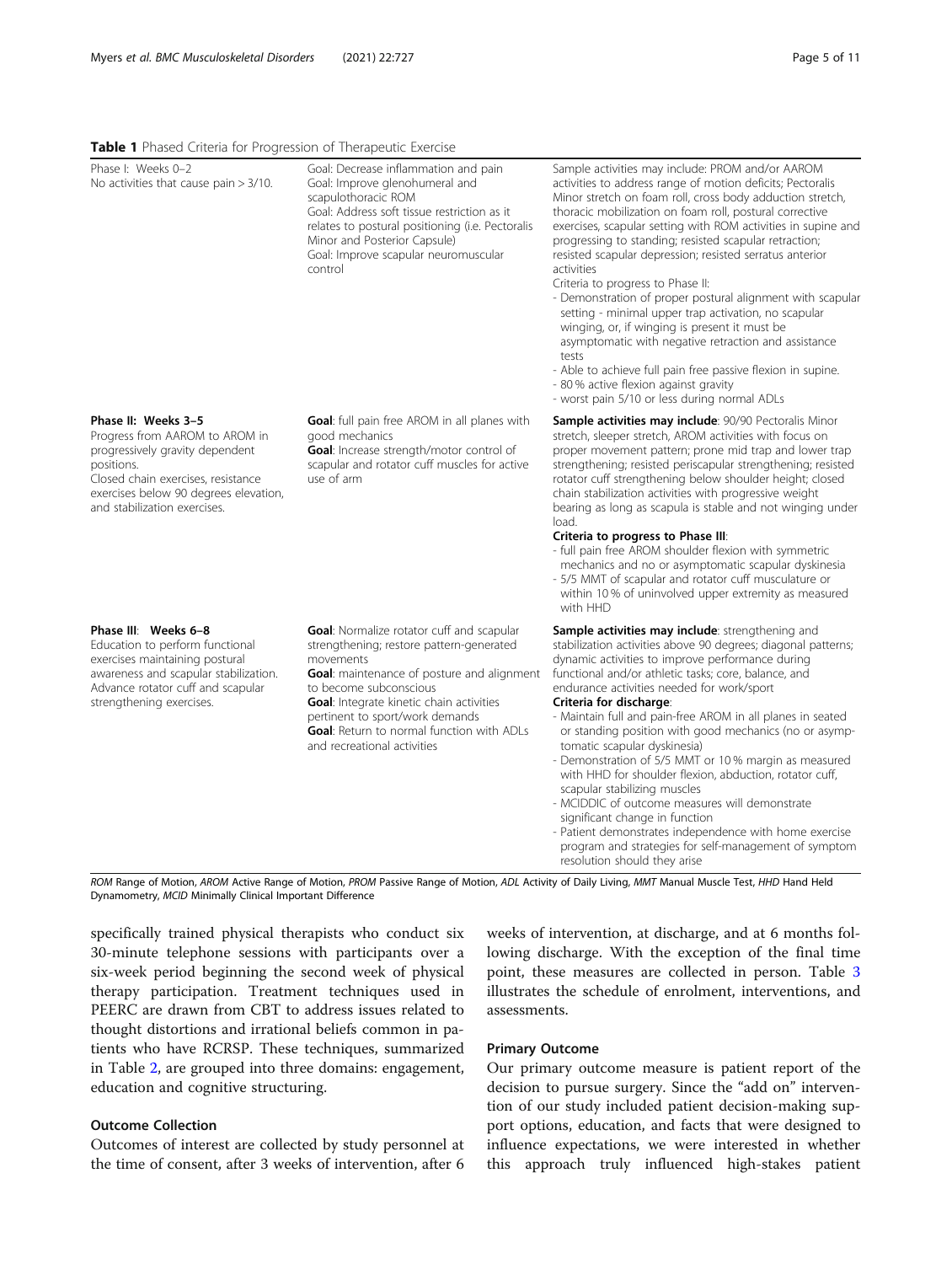<span id="page-5-0"></span>

|  |  | Table 2 Components and Defining Elements of the PEERC Intervention |
|--|--|--------------------------------------------------------------------|
|  |  |                                                                    |

| <b>PEERC Component</b>       | Defining Elements of the PEERC Intervention                                                                                                                                                                                                                                                                                                                                                                                                                                                                                                                                                                                                                                                                                                                                                                                                                                                                                                                                                                            |
|------------------------------|------------------------------------------------------------------------------------------------------------------------------------------------------------------------------------------------------------------------------------------------------------------------------------------------------------------------------------------------------------------------------------------------------------------------------------------------------------------------------------------------------------------------------------------------------------------------------------------------------------------------------------------------------------------------------------------------------------------------------------------------------------------------------------------------------------------------------------------------------------------------------------------------------------------------------------------------------------------------------------------------------------------------|
| <b>Patient</b><br>Engagement | The engagement approach uses motivational interviewing (a method that works on facilitating and engaging intrinsic<br>motivation within the client in order to change behavior) and elicitation of thoughts and beliefs about the patient's targeted<br>expectations. The physical therapist uses behavioral interviewing methods to elicit information on thoughts, feelings, and<br>behavior related to pain. The interaction focuses on the patients' pain, how pain influences their lives, and their thoughts and<br>beliefs about pain.                                                                                                                                                                                                                                                                                                                                                                                                                                                                          |
| <b>Education</b>             | The health coach emphasizes that pain is a complex, multidimensional experience that is affected by thoughts, feelings and<br>behaviors as well as the important role that self-management plays in treatment. Educational methods are informed by the lit-<br>erature on health literacy and use simple diagrams and charts from a provided booklet to help patients understand the<br>equivocal results of conservative and non-conservative interventions. The health coach also familiarizes patients with the<br>current most recommended strategies for care, including any potential harms, a timeline of expectancy and recurrence rates.                                                                                                                                                                                                                                                                                                                                                                      |
| Cognitive<br>Restructuring   | Cognitive restructuring involves learning how: (1) to recognize thoughts that are distorted, unrealistic and/or self-defeating; (2)<br>to replace these thoughts with more rational, realistic, adaptive thinking [26]; and (3) to engage in behavioral activation as-<br>signments designed to reinforce more adaptive thinking. Home based strategies such as behaviorally testing negative<br>thoughts via behavioral activation exercises (e.g. engaging in an activity the patient is capable of, but has been avoiding be-<br>cause of fear of pain) are assigned. A number of CBT methods are employed, including discussion of how thoughts, feelings,<br>and actions affect and are affected by pain, and a review of prior session content and practices. The patient is encouraged to<br>identify activities that the user tends to avoid, leading to discussions of how to change activities and the development of an<br>individual plan to increase the fit between daily activities and personal goals. |

decisions, such as pursuance of surgery. Prior surgical decision-making studies have used similar or Likertbased outcomes [[27,](#page-9-0) [28\]](#page-9-0). We selected a question framed around the patient's choice among treatment approaches, and included the binary question: "Have you had surgery or are you scheduled for surgery for the shoulder problem that you were treated for in physical therapy?" We will use telephone contact at 6 months after discharge from impairment-based care. Because patients may pursue surgery outside of the study institution, in which case a scheduled procedure would not be documented in the medical record, this direct contact will better serve to capture decision of surgical pursuance.

## Secondary Outcomes

Secondary outcome measures include changes pain, function, expectations and satisfaction with conservative care. The construct of pain is assessed through the Shoulder Pain and Disability Index (SPADI) [[29](#page-9-0)–[32](#page-9-0)] and the Numeric Pain Rating Scale (NPRS) [\[33](#page-9-0)–[35\]](#page-10-0). Functional constructs are measured with the SPADI, Tegner Activity Scale (TEGNER) [[36\]](#page-10-0), Single Assessment Numeric Evaluation (SANE) [\[37](#page-10-0)–[39\]](#page-10-0), and the Global Rating of Change (GRoC) [[40](#page-10-0)–[45](#page-10-0)] score. Expectations and satisfaction are measured with the MODEMS-E and MODEMS-S questionnaires respectively. The MODEMS [[26,](#page-9-0) [46,](#page-10-0) [47](#page-10-0)] is a set of musculoskeletal assessment instruments created by the American Academy of Orthopaedic Surgeons.

Expectations - The MODEMS expectations scale (MODEMS-E) is a six-item instrument designed to capture patient expectations across a wide range of musculoskeletal conditions. The MODEMS-E patient expectation scale has been used by a number of studies and has shown validity in predicting outcomes in

conservative and surgical interventions. The instrument is a Likert-based scoring tool with a mean score of 5 out of 5 (indicating high expectations of positive outcomes) and a mean score of 1 out of 5 (indicating very poor expectations of positive outcomes) [\[46\]](#page-10-0).

Satisfaction - Patient satisfaction with the conservative care received in our clinic will be measured using the MODEMS-S. The MODEMS –S consists of five similar stated questions from the MODEMS-E, but the questions are written to assess whether one's expectations were met. The MODEMS-S instrument is also a Likertbased scoring tool with a mean score of 1 out of 5 (indicating expectations were met) and a mean score of 5 out of 5 (indicating expectations were not met) [\[46](#page-10-0)]. Table [4](#page-7-0) details further description and the psychometric properties of each patient reported outcome included in the study.

## Patient Demographics and Characteristics

To describe patient demographics and presentation, we will report age, sex, education level, work status, marital status, referral source (primary care physician or orthopaedist), history of corticosteroid injection for the current episode, and prior participation in physical therapy for same or different diagnosis. Instruments to assess systemic and comorbidities include the Optimal Screening for Prediction of Referral and Outcome- Review of Systems (OSPRO-ROS) [\[48](#page-10-0)] and the Pain Catastrophizing Scale (PCS)  $[50, 51]$  $[50, 51]$  $[50, 51]$ . The OSPRO-ROS is a review-of-systems screening tool that includes constructs associated with comorbidities and systemic pathologies [\[55](#page-10-0)]. The PCS is a 12 item questionnaire ranking types of thoughts and feelings one has while in pain from 0 (not at all) to [4](#page-7-0) (all the time)  $[50]$  $[50]$ . Table 4 details the psychometric properties of the OSPRO-ROS and PCS.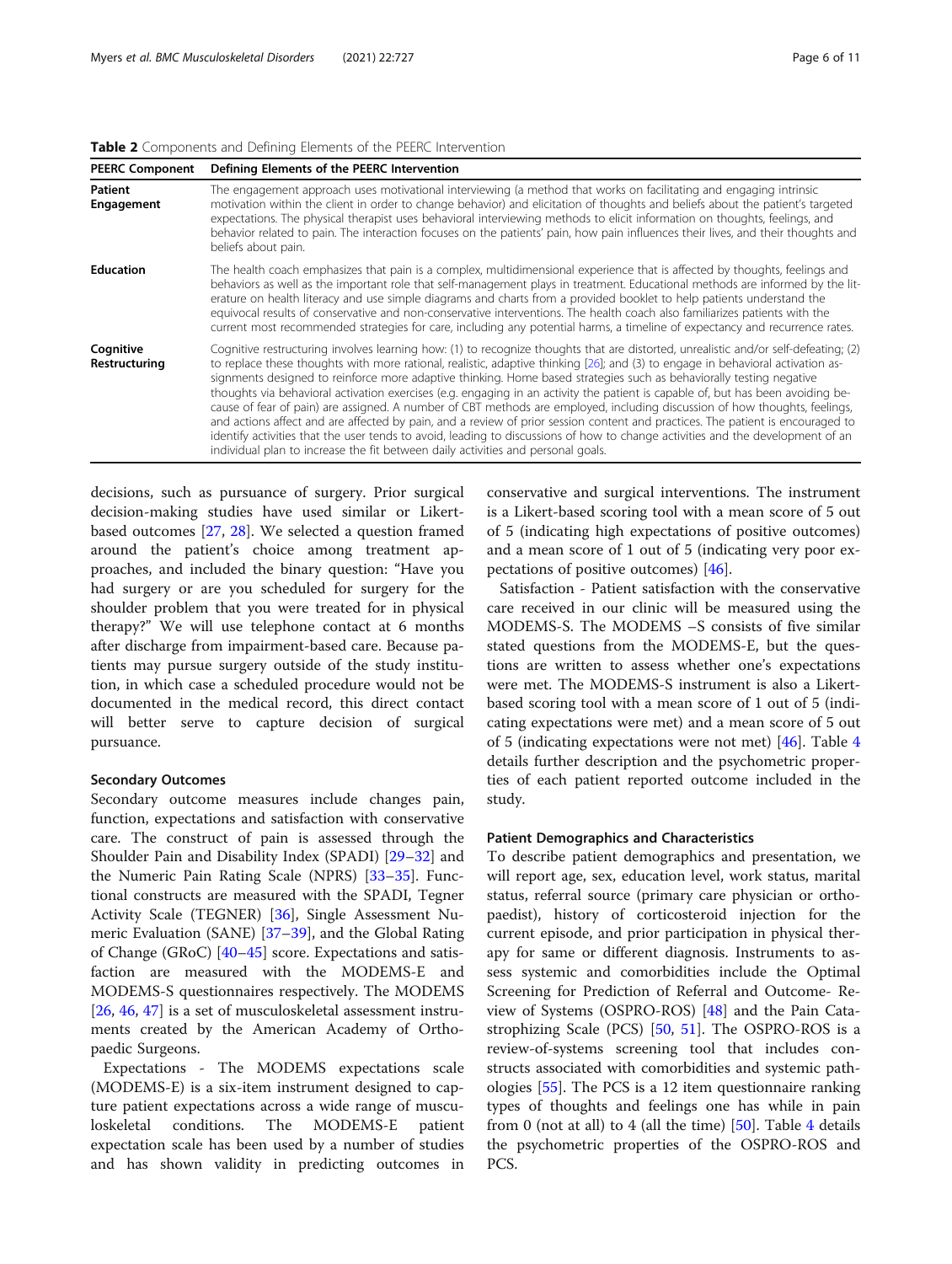|                                                                     | <b>Enrolment</b>          | <b>Allocation</b> | <b>Post-allocation</b>     |                                                |                                  |                           |                                                                |
|---------------------------------------------------------------------|---------------------------|-------------------|----------------------------|------------------------------------------------|----------------------------------|---------------------------|----------------------------------------------------------------|
| <b>TIMEPOINT**</b>                                                  | $-t_1$                    | $\pmb{0}$         | <b>Evaluation</b><br>$t_1$ | $\mathbf{3}$<br><b>Weeks</b><br>t <sub>2</sub> | $\bf 6$<br><b>Weeks</b><br>$t_3$ | <b>Discharge</b><br>$t_4$ | <b>6 Months</b><br><b>After</b><br><b>Discharge</b><br>$t_{5}$ |
| <b>ENROLMENT:</b>                                                   |                           |                   |                            |                                                |                                  |                           |                                                                |
| <b>Eligibility screen</b>                                           | X                         |                   |                            |                                                |                                  |                           |                                                                |
| <b>Informed consent</b>                                             | $\boldsymbol{\mathsf{X}}$ |                   |                            |                                                |                                  |                           |                                                                |
| <b>Allocation</b>                                                   |                           | X                 |                            |                                                |                                  |                           |                                                                |
| <b>INTERVENTIONS:</b>                                               |                           |                   |                            |                                                |                                  |                           |                                                                |
| <b>Physical Therapy</b>                                             |                           |                   |                            |                                                |                                  |                           |                                                                |
| <b>Physical Therapy</b><br>+ PEERC                                  |                           |                   |                            |                                                |                                  |                           |                                                                |
| <b>ASSESSMENTS:</b>                                                 |                           |                   |                            |                                                |                                  |                           |                                                                |
| PCS, OSPRO-ROS                                                      | X                         |                   |                            |                                                |                                  |                           |                                                                |
| <b>GRoC</b>                                                         |                           |                   |                            | X                                              | $\sf X$                          | X                         |                                                                |
| <b>TEGNER</b>                                                       | $\boldsymbol{\mathsf{X}}$ |                   |                            |                                                |                                  | $\boldsymbol{\mathsf{X}}$ |                                                                |
| <b>SPADI</b>                                                        | $\boldsymbol{\mathsf{X}}$ |                   |                            |                                                | $\sf X$                          | $\times$                  |                                                                |
| <b>NPRS</b>                                                         | $\boldsymbol{\mathsf{X}}$ |                   | $\boldsymbol{\mathsf{X}}$  | $\sf X$                                        | X                                | $\boldsymbol{\mathsf{X}}$ |                                                                |
| <b>MODEMS-E</b>                                                     | $\boldsymbol{\mathsf{X}}$ |                   |                            | $\boldsymbol{\mathsf{X}}$                      | X                                |                           |                                                                |
| <b>MODEMS-S</b><br>SANE,<br><b>Satisfaction</b>                     |                           |                   |                            |                                                |                                  | $\times$                  |                                                                |
| <b>Rating, Pursuit of</b><br><b>Surgical</b><br><b>Intervention</b> |                           |                   |                            |                                                |                                  |                           | $\boldsymbol{\mathsf{X}}$                                      |

<span id="page-6-0"></span>Table 3 Schedule of enrolment, interventions, and assessments

## Sample Size Estimate

We powered the study for proportional differences between conditions on decision to have surgery for up to 6 months. Using projections from previous data, and assuming offset inequity between two independent conditions; we modelled power on the following assumptions. In the absence of prior studies, the authors project 30 % of the impairment-based condition only to pursue surgery versus 5 % from the impairment-based plus PEERC condition. This assumes an allocation ratio of 1/1 and error of probability of 0.05 and projected power of 80 %. With these assumptions, our projected sample size requires 94 participants. We will employ intention to treat in the primary analysis and do not plan for dropouts.

## Statistical Analysis

We will evaluate descriptive statistics of the two conditions using appropriate parametric and nonparametric tests for differences, depending on the data (continuous or frequency based). For our primary outcome (patient-reported surgery or intention to have surgery), we will measure condition differences in proportions between the impairment-based care only shoulder treatment and the impairment-based care plus PEERC, using a chi-square analysis (or Fisher Exact).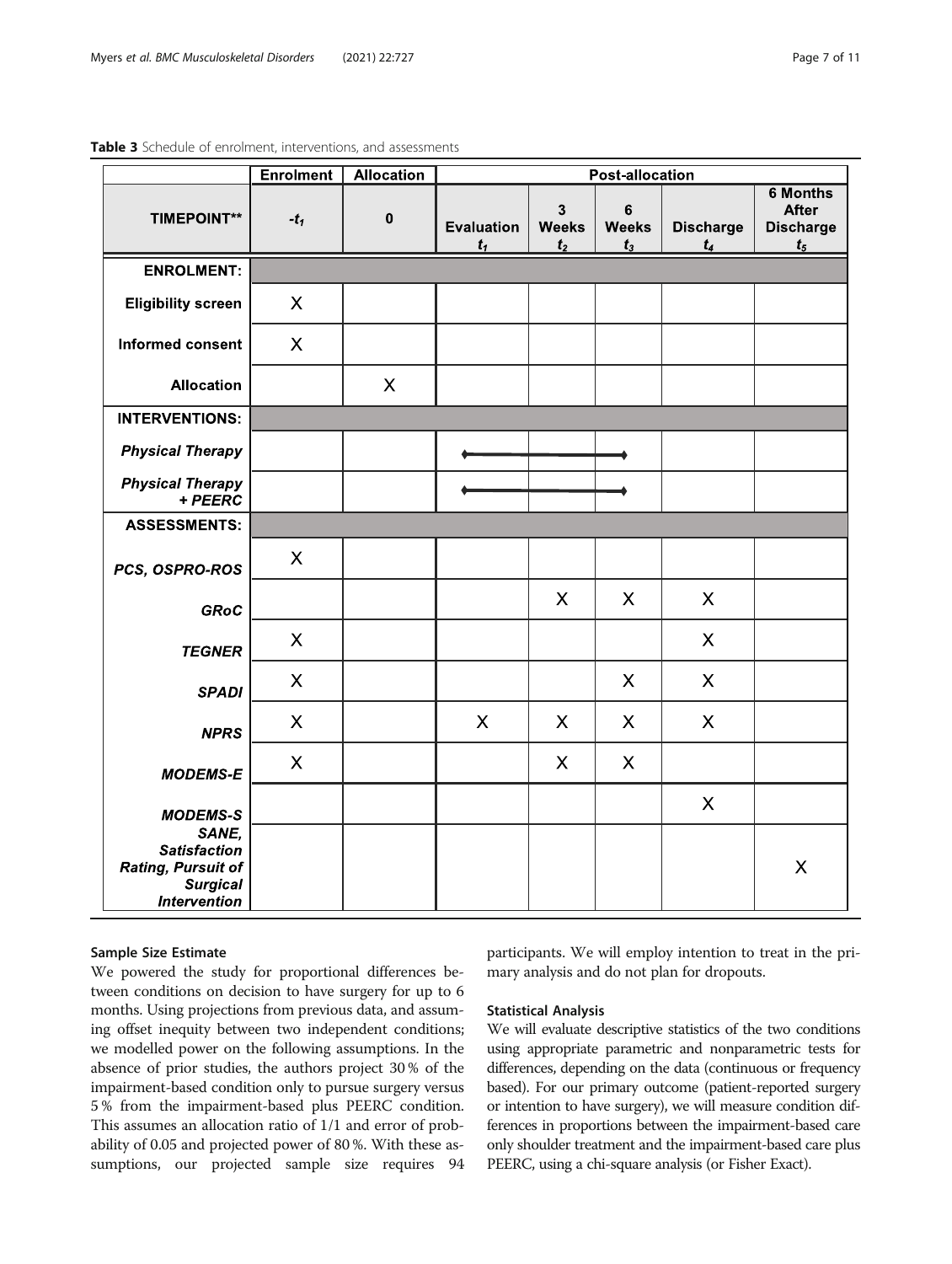| <b>Measure</b>                                                                                                             |                       | Abbreviation Collection Time<br>point                                         | Psychometrics                                                                                                                                                                                                                                                                                  | Construct(s)                                                       | <b>Comments</b>                                                                                                                             |
|----------------------------------------------------------------------------------------------------------------------------|-----------------------|-------------------------------------------------------------------------------|------------------------------------------------------------------------------------------------------------------------------------------------------------------------------------------------------------------------------------------------------------------------------------------------|--------------------------------------------------------------------|---------------------------------------------------------------------------------------------------------------------------------------------|
| Optimal Screening for<br>Prediction of Referral and<br>Outcome [48]                                                        | OSPRO-ROS             | Baseline                                                                      | Concurent Validity (pain) $r = 0.31$<br>[49]                                                                                                                                                                                                                                                   | Comorbidities,<br>Systemic<br>Pathology                            | A review-of-systems screening<br>tool that includes constructs<br>associated with comorbidities                                             |
| Pain Catastrophizing Scale                                                                                                 | PCS                   | Baseline                                                                      | ICC 0.92 (95 % CI) [50, 51]                                                                                                                                                                                                                                                                    | Catastrophizing<br>(rumination,<br>magnification,<br>helplessness) | 13-item questionnaire that<br>assesses the degree to which<br>individuals have different<br>thoughts and feelings when<br>in pain.          |
| Tegner Activity Scale [52]                                                                                                 | <b>TEGNER</b>         | Baseline and<br>Discharge                                                     | $ICC = 0.80$ MDC- 1.0 [36]                                                                                                                                                                                                                                                                     | Function                                                           | Function and activity as a<br>numerical value between 0<br>(complete disability) to 10<br>(elite athletics)                                 |
| Shoulder Pain and<br>Disability Index [29]                                                                                 | SPADI                 | Discharge                                                                     | Baseline, 6 weeks, ICC - 0.96 [30]CV (Global Disability<br>Rating) - 0.64[32]MDC- 21.5<br>[30] MCID-15.4 [31]                                                                                                                                                                                  | Pain and<br>Function                                               | Assess two domains; a 5-item<br>subscale that measures pain<br>and an 8-item subscale that<br>measures disability                           |
| Numeric Pain Rating Scale                                                                                                  | <b>NPRS</b>           | Baseline, 3 weeks,<br>6 weeks,<br>Discharge                                   | IC - 0.88 [34] Excellent Intra-rater<br>and Interrater reliability with 100 %<br>agreement $[34]$ CV (VAS)- $r = 0.94$ ;<br>95 % CI = 0.93-0.95 [35] MCID-2.17<br>$[33]$                                                                                                                       | Pain                                                               | 0 to 10 (11 point scale) based<br>on pain intensity with 0/10<br>representing no pain and 10/<br>10 representing the worst<br>pain possible |
| Musculoskeletal Outcome<br>Data Evaluation<br>Management System<br>[46] '[47] Expectations Survey<br>&Satisfaction Survey* | MODEMS-<br>E MODEMS-S | Expectations:<br>Enrollment, 3<br>weeks. 6<br>weeksSatisfaction:<br>Discharge | Reliability Cohen's kappa 0.91<br>[26] Internal consistency<br>Cronbach's alpha 0.71 [26]                                                                                                                                                                                                      | Patient<br>Expectations                                            | Likert-based scoring tool with<br>calculated mean score                                                                                     |
| Global Rate of Change [53]                                                                                                 | <b>GROC</b>           | 3 weeks, 6 weeks,<br>Discharge                                                | ICC 0.9 [41]; face validity between<br>GRC and patient ratings of the<br>importance of change (Pearson's r<br>$= 0.90$ ) [42] and patient<br>satisfaction measures (Spearman's<br>rho 0.56-0.70) [43] CR - Shoulder<br>Disability Questionnaire $r = 0.74$ )<br>[44], NPRS ( $r = 0.49$ ) [45] | Therapeutic<br>Outcome                                             | Global rating of change<br>relative to baseline using a<br>15-point ordinal scale (where<br>$-7$ is much worse and $+7$ is<br>much better)  |
| Single Assessment<br>Numeric Evaluation [54]                                                                               | SANE                  | 6 months post<br>discharge                                                    | ICC 0.84 [39]Correlation with ASES<br>(Spearman's Rho 0.77) [38] MCID<br>15 % [39]                                                                                                                                                                                                             | Function                                                           | "Please rate your shoulder<br>function on a scale of 0% (no<br>function) to 100 % (full,<br>normal function)."                              |

<span id="page-7-0"></span>Table 4 Patient Reported Outcomes Measures Administered in the Study Protocol

For our secondary aims, we will use linear mixed effects modelling to compare pain (NPRS and SPADI), function (SPADI, GRoC, TEGNER, and SANE), and follow up expectations and satisfaction (MODEMS) between the two conditions. Linear mixed effects modelling methods are flexible, model individual change, and accommodate for missing data (when present). We will run two analyses, unadjusted and adjusted, in which we will control for all baseline characteristics that are significantly different (if present) and baseline patient expectation, functional outcome, and pain. Pain intensity measures will be evaluated using a negative binomial Poisson, which accounts for count variables with significant skew.

## Data Collection and Management

Study data are managed using REDCap (Research Electronic Data Capture) [\[56](#page-10-0)] electronic data capture tools hosted by the study institution. REDCap is a secure, web-based platform designed to provide an interface for validated data capture and export of data to statistical packages. De-identified data, both from the secure electronic medical record as well as paper questionnaires, is entered into the REDCap instrument by study personnel. Ownership of the final dataset rests with the institution.

#### **Monitoring**

Because this investigation presents less than minimal risk or psychosocial harm, an independent data monitoring committee is not required. Adherence to the impairment based treatment intervention will be monitored via checklist for treatment fidelity by non-treating study personnel. To enhance treatment fidelity, the study therapists underwent a formal training program, use a treatment manual to guide their sessions. Participant retention is promoted through contact between the physical therapist and the patient along with participant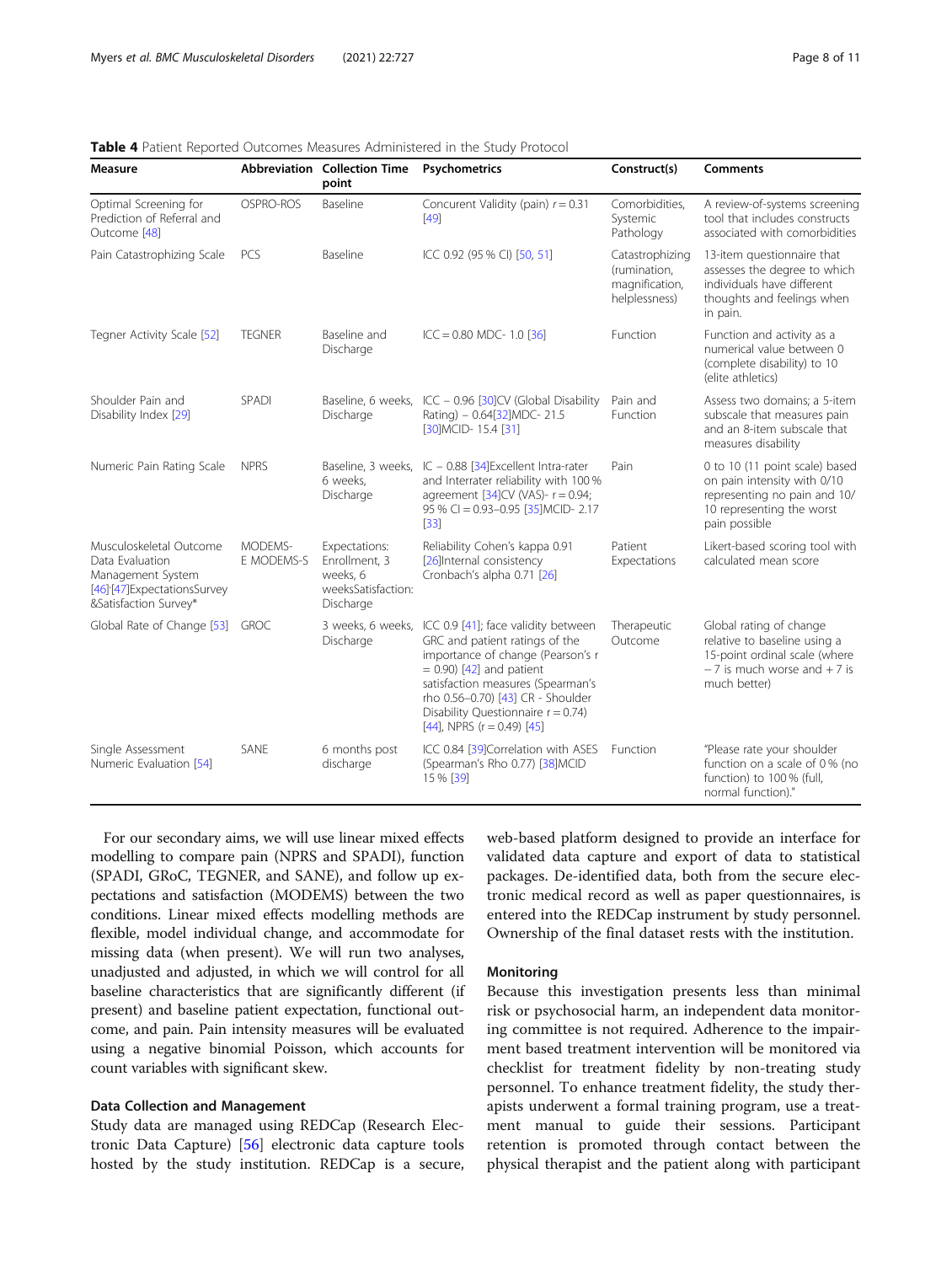honorarium provided at the initial physical therapy evaluation and at the conclusion of ten weeks of active participation.

## Ethics and Financial Support

This trial has the approval of the Institutional Review Board of Duke University under protocol identification number Pro00088103. Unanticipated problems involving risks to participants or others; information that indicates an adverse change to the risks or potential benefits of the research; or a protocol departure that harmed participants or others or compromises the integrity of the research data require prompt reporting to the institutional review board. This study is externally funded by the Academy of Orthopaedic Physical Therapy. The role of this funding source is solely financial and not influential or contributory to design or interpretation of results. All results from the study will be submitted for publication in peer-reviewed scientific journals. Prior to publication, the authors expect to present the results at professional conferences. For all forms of publication, the authors must meet the four tenets of authorship set forth by the International Committee of Medical Journal Editors. The authors declare no competing interests.

## **Discussion**

This trial aims to measure effects of a novel PEERC intervention designed to change expectations of conservative care. In the primary analysis, the efficacy of PEERC will be assessed via participant report of their having had or have the intent to have surgery 6 months after finishing impairment-based care. In secondary analyses we will also investigate the effect of PEERC on pain, function, expectations and satisfaction with conservative care. Reliance on patient reported outcome measures, because they often lack evidence of validity, is a recognized limitation of clinical trials. Our primary outcome, pursuance of surgery, is no exception. The medical record can be queried, but this would only serve to verify the presence, not the absence, of planned or performed surgery because the patient may seek care outside of the study institution.

When considering the management decisions for RCRSP, clinicians, policy makers, and patients are faced with an intriguing dilemma. Despite higher risks/harms with surgical treatments, conservative treatments have similar outcomes  $[1-4]$  $[1-4]$  $[1-4]$  $[1-4]$ . The comparable results may be a reflection of a dedicated focus toward a biomedically oriented strategy [[57\]](#page-10-0). Patient expectations (outside the biomedically oriented mechanisms associated with conservative and non-conservative treatment approaches) may also influence functional outcomes and the decision to pursue additional care options. This assumption is supported by studies that have identified the prognostic

A patient-centered approach emphasizes patients' treatment expectations - i.e. their desires, thoughts, and beliefs about treatment and its outcome [\[59](#page-10-0)]. Patientcentered models of care allow patients more control in directing their treatment and are a viable alternative method of enhancing treatment outcomes [[60\]](#page-10-0). No studies of RCRSP have investigated the influence of brief, theory-based interventions for changing expectations about what treatment is appropriate/optimal when evidence suggests there is not an obvious choice based on superiority. Our study will focus on addressing patient expectations to understand that a conservative approach will provide a similar outcome to surgery, without unnecessary risks.

Despite recognition that patient expectations has a role in influencing functional outcomes and the decision to pursue surgical care in patients with RCRSP  $[8-10]$  $[8-10]$  $[8-10]$  $[8-10]$  $[8-10]$ , there have been few studies designed to test interventions designed to change expectations [\[15](#page-9-0), [16](#page-9-0)]. Research has shown that the best predictor of functional outcomes with a conservative approach are pre-treatment, patient expectations [[15,](#page-9-0) [61](#page-10-0)]. Expectations (i.e. attitudes, thoughts, and beliefs) are malleable using methods rooted in cognitive-behavioral science that focus on education, engagement and cognitive restructuring.

If this innovative PEERC intervention is successful, the approach may provide the appropriate foundations that could be applied to other musculoskeletal disorders where there are viable conservative options to surgical care.

## Trial Status

Recruitment of participants began on September 18, 2018 and currently continues. Completion is anticipated at the conclusion of 2021. The final decision to terminate the trial rests with the primary investigator.

#### Abbreviations

PEERC: Patient Engagement Education and Restructuring of Cognitions; CBT: Cognitive Behavioral Therapy; RCRSP: Rotator Cuff Related Shoulder Pain; MODEMS: Musculoskeletal Outcome Data Evaluation Management System; SPADI: Shoulder Pain and Dysfunction Index; OSPRO-ROS: Optimal Screening Prediction of Referral and Outcome; PCS: Pain Catastrophizing Scale; SANE: Single Assessment Numeric Evaluation; TEGNER: Tegner Activity Scale; NPRS: Numeric Pain Rating Scale; VAS: Visual Analog Scale; GRoC: Global Rate of Change

#### Acknowledgements

Not Applicable.

#### Authors' contributions

Conception and design: CC, HM, Critical revision for important intellectual content CC, FK, SZG, Drafting the manuscript HM, CC, Authors' approval of the manuscript. CC, HM, SZG, FK, CM, JK, ADL, Data collection and analysis CC, HM, CM, JK, ADL.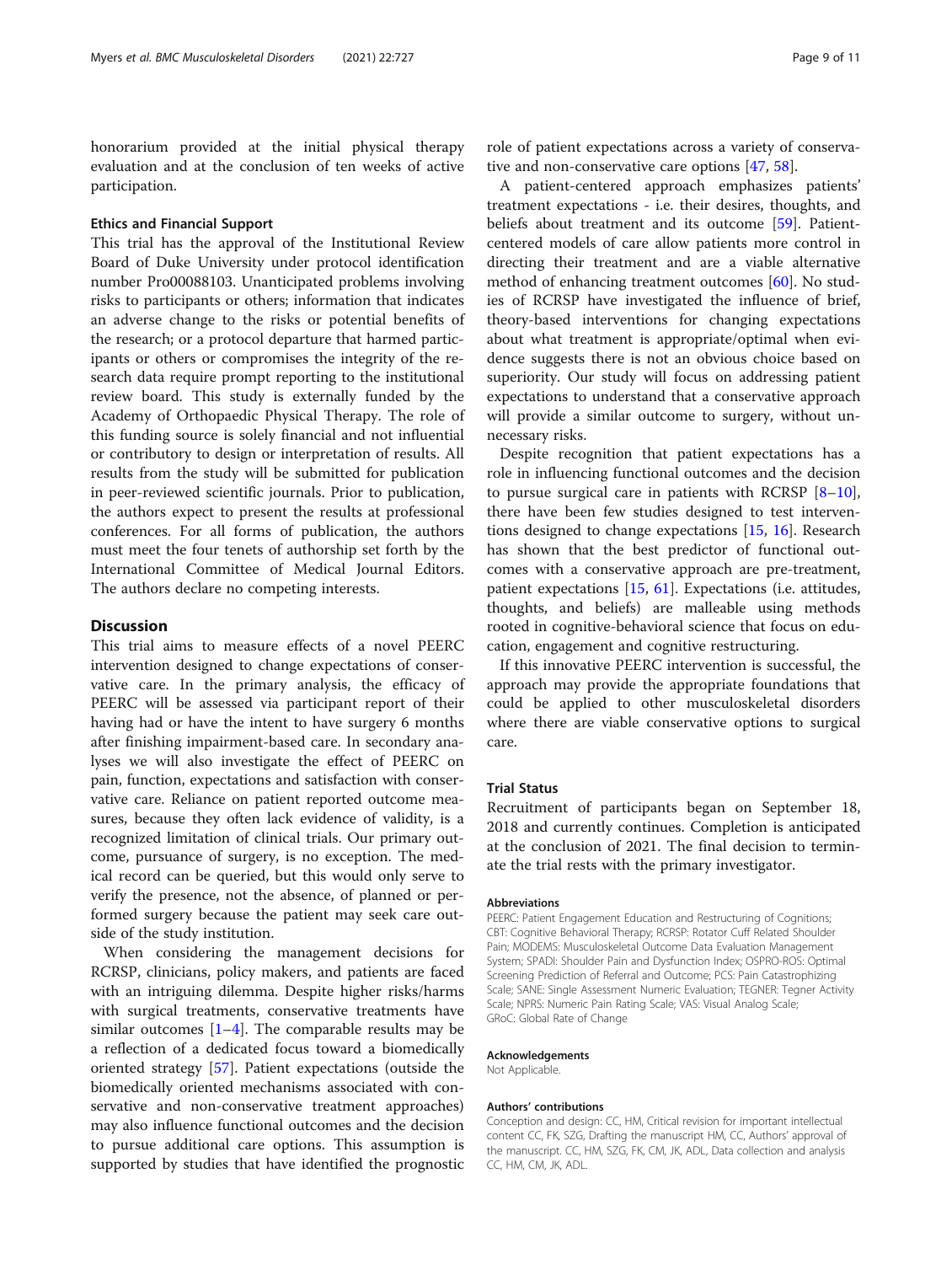## <span id="page-9-0"></span>Funding

This study is externally funded by the Academy of Orthopaedic Physical Therapy. The role of this funding source is solely financial and not influential or contributory to design or interpretation of results.

## Availability of data and materials

Not applicable.

## Declarations

#### Ethics approval and consent to participate

This trial has the approval of the Institutional Review Board of Duke University under protocol identification number Pro00088103. Study activities are not initiated until the patient provides written consent.

#### Consent for publication

Not applicable.

#### Competing interests

The authors declare that they have no competing interests.

#### Author details

<sup>1</sup> Physical Therapist, Urbaniak Sports Sciences Institute, Duke University Health System, 3475 Erwin Rd, Durham, NC 27705, USA. <sup>2</sup>Professor in Psychiatry and Behavioral Sciences, Psychology and Neuroscience, Medicine, and Anesthesiology, 2200 W Main St, Suite 340, Durham, NC 27705, USA. <sup>3</sup>Laszlo Ormandy Distinguished Professor, Department of Orthopaedic Surgery, Duke Clinical Research Institute, 200 Morris Street, Durham, NC 27701, USA. <sup>4</sup>Professor, Director of Clinical Research Facilitation, Duke Doctor of Physical Therapy Division, Duke Clinical Research Institute, 311 Trent Drive, Durham, NC 27705, USA.

## Received: 6 May 2021 Accepted: 4 August 2021 Published online: 24 August 2021

#### References

- Dalton SE. The conservative management of rotator cuff disorders. Br J Rheumatol. 1994;33(7):663–7.
- 2. Goldberg BA, Nowinski RJ, Matsen FA. Outcome of nonoperative management of full-thickness rotator cuff tears. Clin Orthop Relat Res. 2001; 382:99–107.
- 3. Kukkonen J, Joukainen A, Lehtinen J, Mattila KT, Tuominen EKJ, Kauko T, et al. Treatment of non-traumatic rotator cuff tears: A randomised controlled trial with one-year clinical results. Bone Joint J. 2014;96-B(1):75–81.
- Moosmayer S, Lund G, Seljom U, Svege I, Hennig T, Tarig R, et al. Comparison between surgery and physiotherapy in the treatment of small and medium-sized tears of the rotator cuff: A randomised controlled study of 103 patients with one-year follow-up. J Bone Joint Surg Br. 2010;92(1):83–91.
- 5. Iyengar JJ, Samagh SP, Schairer W, Singh G, Valone FH, Feeley BT. Current trends in rotator cuff repair: surgical technique, setting, and cost. Arthroscopy. 2014;30(3):284–8.
- Colvin AC, Egorova N, Harrison AK, Moskowitz A, Flatow EL. National trends in rotator cuff repair. J Bone Joint Surg Am. 2012;94(3):227–33.
- Fermont AJM, Wolterbeek N, Wessel RN, Baeyens J-P, de Bie RA. Prognostic factors for successful recovery after arthroscopic rotator cuff repair: a systematic literature review. J Orthop Sports Phys Ther. 2014;44(3):153–63.
- Henn RF, Kang L, Tashjian RZ, Green A. Patients' preoperative expectations predict the outcome of rotator cuff repair. J Bone Joint Surg Am. 2007;89(9): 1913–9.
- 9. O'Malley KJ, Roddey TS, Gartsman GM, Cook KF. Outcome expectancies, functional outcomes, and expectancy fulfillment for patients with shoulder problems. Med Care. 2004;42(2):139–46.
- 10. Skatteboe S, Røe C, Fagerland MW, Granan L-P. Expectations of pain and functioning in patients with musculoskeletal disorders: a cross-sectional study. BMC Musculoskelet Disord. 2017;18(1):48.
- 11. Bishop MD, Mintken PE, Bialosky JE, Cleland JA. Patient expectations of benefit from interventions for neck pain and resulting influence on outcomes. J Orthop Sports Phys Ther. 2013;43(7):457-65.
- 12. Cormier S, Lavigne GL, Choinière M, Rainville P. Expectations predict chronic pain treatment outcomes. Pain. 2016;157(2):329–38.
- 13. Ellis DJ, Mallozzi SS, Mathews JE, Moss IL, Ouellet JA, Jarzem P, et al. The Relationship between Preoperative Expectations and the Short-Term Postoperative Satisfaction and Functional Outcome in Lumbar Spine Surgery: A Systematic Review. Global Spine J. 2015;5(5):436–52.
- 14. Kongsted A, Vach W, Axø M, Bech RN, Hestbaek L. Expectation of recovery from low back pain: a longitudinal cohort study investigating patient characteristics related to expectations and the association between expectations and 3-month outcome. Spine. 2014;39(1):81–90.
- 15. Riley SP, Bialosky J, Cote MP, Swanson BT, Tafuto V, Sizer PS, et al. Thoracic spinal manipulation for musculoskeletal shoulder pain: Can an instructional set change patient expectation and outcome? Man Ther. 2015;20(3):469–74.
- 16. Martínez-Cervera FV, Olteanu TE, Gil-Martínez A, Díaz-Pulido B, Ferrer-Peña R. Influence of expectations plus mobilization with movement in patient with lateral epicondylalgia: a pilot randomized controlled trial. J Exerc Rehabil. 2017;13(1):101–9.
- 17. Loudon K, Treweek S, Sullivan F, Donnan P, Thorpe KE, Zwarenstein M. The PRECIS-2 tool: designing trials that are fit for purpose. BMJ. 2015;8:350: h2147.
- 18. Loudon K, Zwarenstein M, Sullivan FM, Donnan PT, Gágyor I, Hobbelen HJSM, et al. The PRECIS-2 tool has good interrater reliability and modest discriminant validity. J Clin Epidemiol. 2017;88:113–21.
- 19. Institute of Medicine (US) Committee on Strategies for Small-Number-Participant Clinical Research Trials. Small clinical trials: issues and challenges. Evans CH, Ildstad ST, editors. Washington (DC): National Academies Press (US); 2001.
- 20. Temple R, Ellenberg SS. Placebo-controlled trials and active-control trials in the evaluation of new treatments. Part 1: ethical and scientific issues. Ann Intern Med. 2000;133(6):455-63.
- 21. Schulz KF, Altman DG, Moher D. CONSORT 2010 statement: Updated guidelines for reporting parallel group randomised trials. J Pharmacol Pharmacother. 2010;1(2):100–7.
- 22. Hoffmann TC, Glasziou PP, Boutron I, Milne R, Perera R, Moher D, et al. Better reporting of interventions: template for intervention description and replication (TIDieR) checklist and guide. BMJ. 2014;348:g1687.
- 23. Kuhn JE. Exercise in the treatment of rotator cuff impingement: a systematic review and a synthesized evidence-based rehabilitation protocol. J Shoulder Elbow Surg. 2009;18(1):138–60.
- 24. Garrison JC, Shanley E, Thigpen C, Hegedus E, Cook C. Between-session changes predict overall perception of improvement but not functional improvement in patients with shoulder impingement syndrome seen for physical therapy: an observational study. Physiother Theory Pract. 2011;27(2): 137–45.
- 25. Stevenson K, Jackson S, Shufflebotham J, Roddy E, Foster NE. Development and delivery of a physiotherapist-led exercise intervention in a randomised controlled trial for subacromial impingement syndrome (the SUPPORT trial). Physiotherapy. 2017;103(4):379–86.
- 26. Zywiel MG, Mahomed A, Gandhi R, Perruccio AV, Mahomed NN. Measuring expectations in orthopaedic surgery: a systematic review. Clin Orthop Relat Res. 2013;471(11):3446–56.
- 27. Glance LG, Osler TM, Neuman MD. Redesigning surgical decision making for high-risk patients. N Engl J Med. 2014;370(15):1379–81.
- 28. Torrens C, Miquel J, Santana F. Do we really allow patient decision-making in rotator cuff surgery? A prospective randomized study. J Orthop Surg Res. 2019;14(1):116.
- 29. Breckenridge JD, McAuley JH. Shoulder pain and disability index (SPADI). J Physiother. 2011;57(3):197.
- 30. Roddey TS, Olson SL, Cook KF, Gartsman GM, Hanten W. Comparison of the University of California-Los Angeles Shoulder Scale and the Simple Shoulder Test with the shoulder pain and disability index: single-administration reliability and validity. Phys Ther. 2000;80(8):759–68.
- 31. Ekeberg OM, Bautz-Holter E, Tveitå EK, Keller A, Juel NG, Brox JI. Agreement, reliability and validity in 3 shoulder questionnaires in patients with rotator cuff disease. BMC Musculoskelet Disord. 2008;9:68.
- 32. Schmitt J, Di Fabio RP. The validity of prospective and retrospective global change criterion measures. Arch Phys Med Rehabil. 2005;86(12): 2270–6.
- 33. Michener LA, Snyder AR, Leggin BG. Responsiveness of the numeric pain rating scale in patients with shoulder pain and the effect of surgical status. J Sport Rehabil. 2011;20(1):115–28.
- 34. Herr KA, Spratt K, Mobily PR, Richardson G. Pain intensity assessment in older adults: use of experimental pain to compare psychometric properties